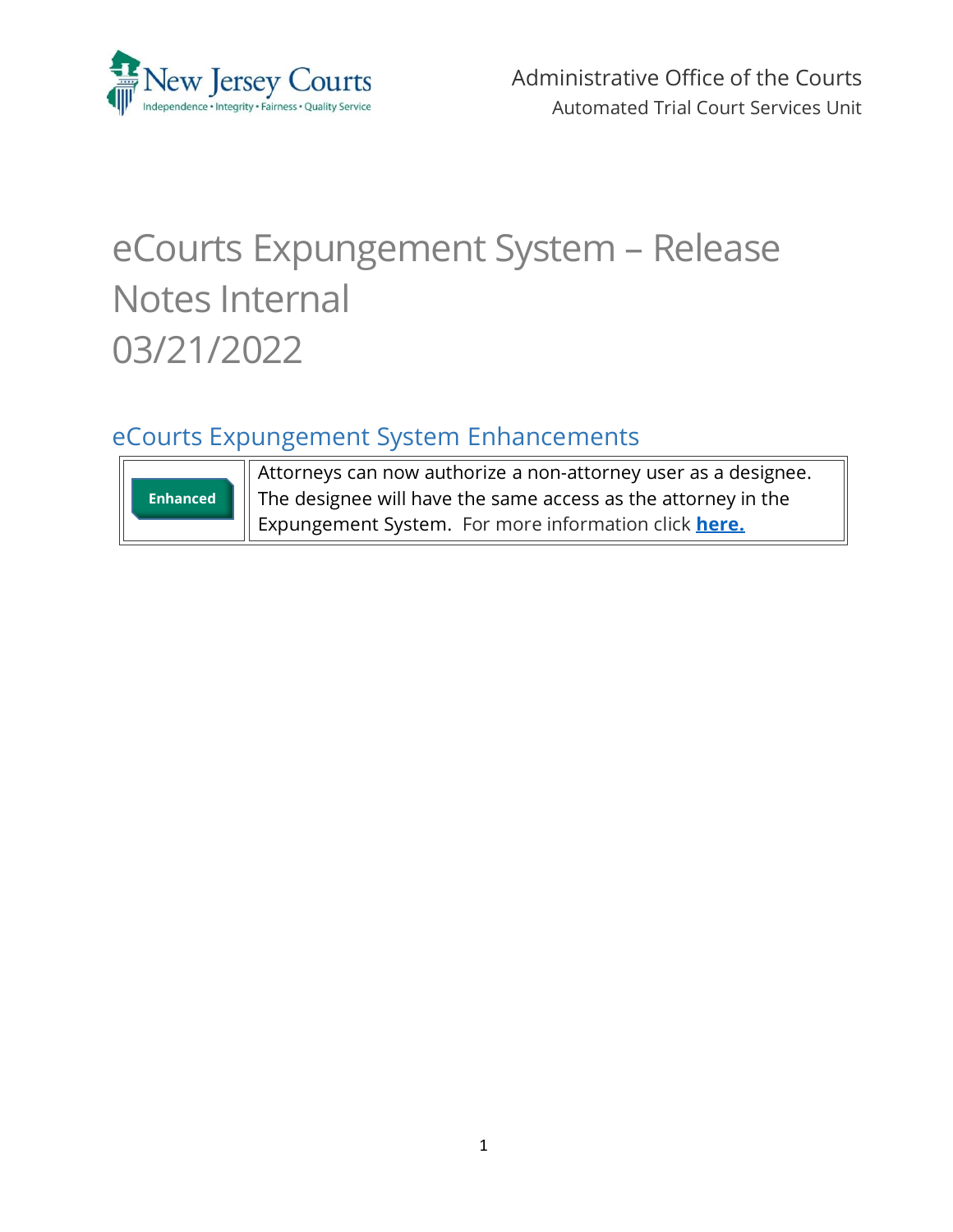### <span id="page-1-0"></span>*Attorneys Can Now Authorize a Non-Attorney User As a Designee*

Attorneys (Private Attorney, Public Defender, Prosecutor, Attorney General) have an option to authorize a non-attorney as a designee within Attorney Registration and Payment application. Once added, the designee will have the same access as that of the attorney for the Expungement System.

**Note:** For information on how to authorize another user as a designee refer to this link - [How to Authorize a Designee \(njcourts.gov\)](https://www.njcourts.gov/attorneys/assets/attyreg/DesigneeUsersQRG.pdf?c=4yQ)

When a designee logs in, they are given the option to login as themselves or as a designee for an attorney.

By clicking "**Myself,**" a user can login as themselves. Selecting this option will allow a user to file documents to the court on their own behalf.

By clicking "**Someone else,**" a user is given the option to login as an attorney.

**Note**: A user can be authorized as a designee for more than one attorney.

#### **Figure 1 – A user Clicks "Myself**" **to log in as themselves**

| Home                                                             | $\checkmark$       |  |  |  |  |  |
|------------------------------------------------------------------|--------------------|--|--|--|--|--|
| <b>New Jersey Courts - Portal Home Page</b>                      |                    |  |  |  |  |  |
| eCourts designee                                                 |                    |  |  |  |  |  |
| Who are you accessing the New Jersey Courts Portal on behalf of? |                    |  |  |  |  |  |
| Myself<br>Someone else                                           |                    |  |  |  |  |  |
|                                                                  | Continue<br>Cancel |  |  |  |  |  |
|                                                                  |                    |  |  |  |  |  |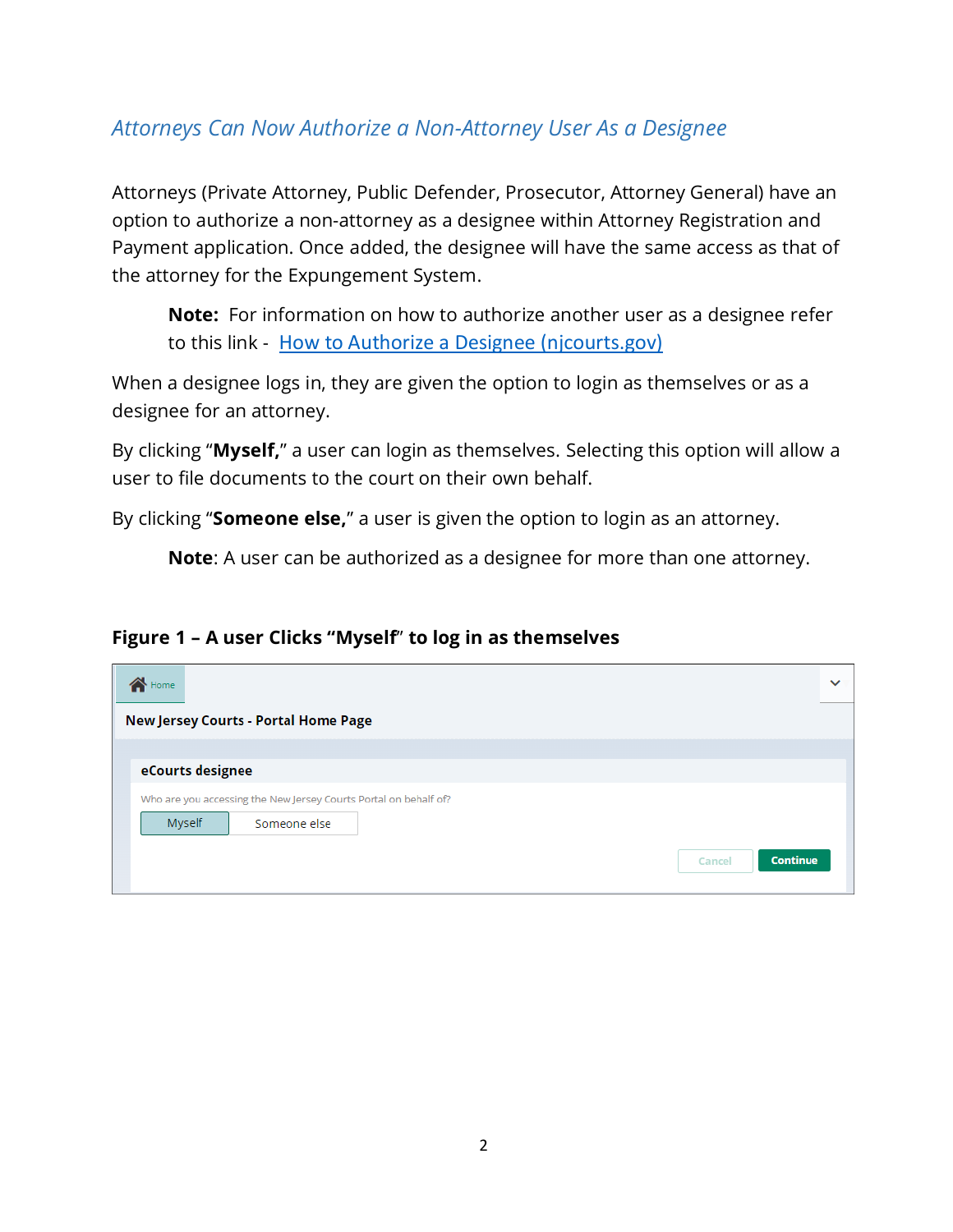| Figure 2 - A user Clicks "Someone else" to log in as a designee |  |  |  |  |
|-----------------------------------------------------------------|--|--|--|--|
|                                                                 |  |  |  |  |

| Home                                                             | $\checkmark$ |  |  |  |  |  |
|------------------------------------------------------------------|--------------|--|--|--|--|--|
| <b>New Jersey Courts - Portal Home Page</b>                      |              |  |  |  |  |  |
|                                                                  |              |  |  |  |  |  |
| eCourts designee                                                 |              |  |  |  |  |  |
| Who are you accessing the New Jersey Courts Portal on behalf of? |              |  |  |  |  |  |
| Someone else<br>Myself                                           |              |  |  |  |  |  |
|                                                                  |              |  |  |  |  |  |
| John Smith                                                       |              |  |  |  |  |  |
| Sara A. Johnson                                                  |              |  |  |  |  |  |
| Select the appropriate firm name and address.                    |              |  |  |  |  |  |
| Johnson Attorneys at Law<br>123 Main Street                      |              |  |  |  |  |  |
| Somerville NJ, 12332-1234                                        |              |  |  |  |  |  |
| sjohnson@JALAW.net                                               |              |  |  |  |  |  |
| I certify that all information is true and accurate.             |              |  |  |  |  |  |
|                                                                  |              |  |  |  |  |  |
| <b>Continue</b><br><b>Cancel</b>                                 |              |  |  |  |  |  |

Verify the disclaimer has been acknowledged by clicking **Continue**

## **Figure 3 – eCourts designee disclaimer**

| Home                                                                                                                                                                                                                                                                                                                                                                                                                                                                        |
|-----------------------------------------------------------------------------------------------------------------------------------------------------------------------------------------------------------------------------------------------------------------------------------------------------------------------------------------------------------------------------------------------------------------------------------------------------------------------------|
| <b>New Jersey Courts - Portal Home Page</b>                                                                                                                                                                                                                                                                                                                                                                                                                                 |
|                                                                                                                                                                                                                                                                                                                                                                                                                                                                             |
| eCourts designee disclaimer                                                                                                                                                                                                                                                                                                                                                                                                                                                 |
| You are accessing the New Jersey Courts Portal on behalf of:                                                                                                                                                                                                                                                                                                                                                                                                                |
| Attytest2 Attytest2                                                                                                                                                                                                                                                                                                                                                                                                                                                         |
| <b>Atlantic County Prosecutors</b>                                                                                                                                                                                                                                                                                                                                                                                                                                          |
| Qa Cams 4997 Unami Blvd<br>Po Box 2002                                                                                                                                                                                                                                                                                                                                                                                                                                      |
| Mayslanding, NJ                                                                                                                                                                                                                                                                                                                                                                                                                                                             |
| eric.dawson@nijudlab.nicourts.gov                                                                                                                                                                                                                                                                                                                                                                                                                                           |
| eric.dawson@lab.judiciary.state.nj.us                                                                                                                                                                                                                                                                                                                                                                                                                                       |
| If you have accessed this system in error, or if you are not authorized to access the New Jersey Courts Portal on behalf of the attorney listed above, please click Cancel and do not<br>proceed. Your credentials may be permanently revoked should you proceed where you are not authorized to do so.                                                                                                                                                                     |
| By clicking the Continue button, you certify and represent that you have the authority to access the New Jersey Courts Portal and electronically file on behalf of Attytest2. Attytest2. Your<br>name will be displayed in the filing records, along with the attorney bar id of the attorney for whom you are filing.                                                                                                                                                      |
| By clicking Continue, you also accept the terms of the eCourts User Participation Agreement and agree to comply with the terms of the agreement when accessing the New Jersey<br>Courts Portal. You also acknowledge that you are required to follow the court rules, directives, policies and procedures related to electronic filing, including immediately notifying the<br>Superior Courts Clerk's Office of any actual or perceived security breach at (609) 421-6000. |
| By clicking Continue, you understand that if any of the foregoing statements are false, you may be subject to punishment.                                                                                                                                                                                                                                                                                                                                                   |
| <b>Continue</b><br>Cancel                                                                                                                                                                                                                                                                                                                                                                                                                                                   |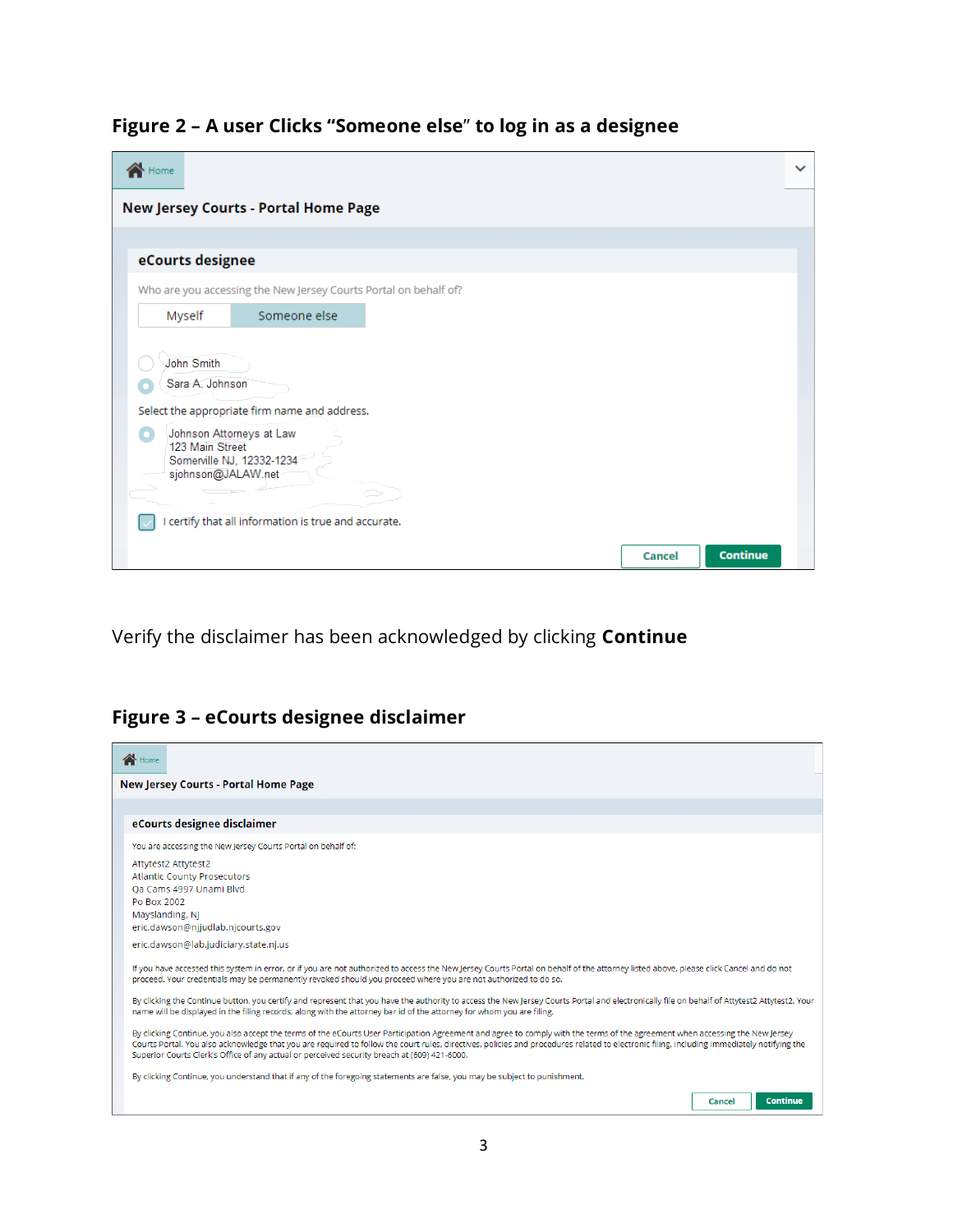The Portal Home Page will display the application tiles the attorney has access to. The attorney's name and firm are displayed on the top right of the screen.

The designee can now perform all the same functions and activities as the attorney.





**Figure 5 – Expungement Home Page as designee**